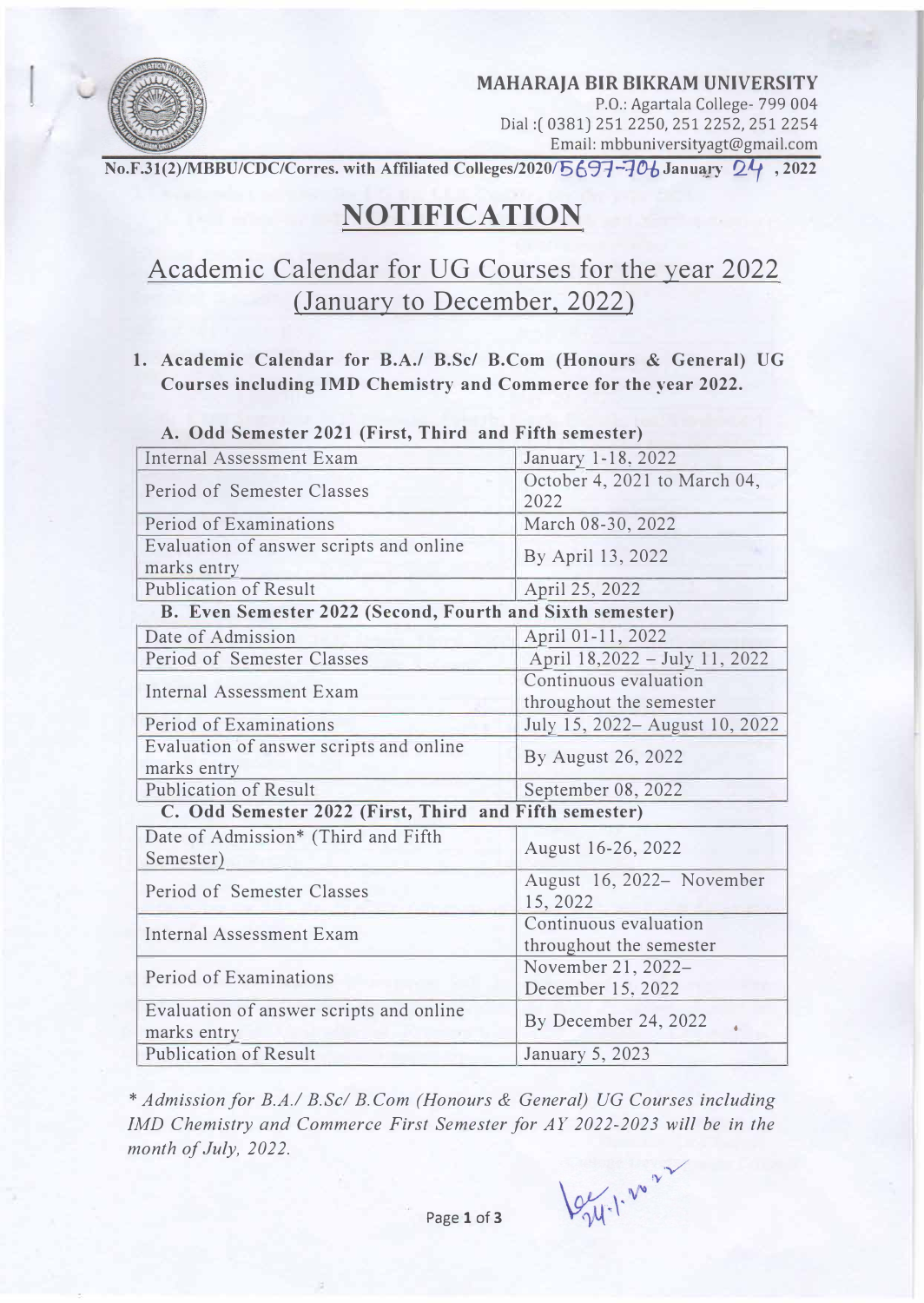

### **2. Academic Calendar for UG BA LLB Courses for the year 2022 A. Odd Semester 2021 (First, Third, Fifth, Seventh and Ninth semester)**

| <b>Internal Assessment Exam</b>                                        | Continuous evaluation         |  |
|------------------------------------------------------------------------|-------------------------------|--|
|                                                                        | throughout the semester       |  |
| Period of Semester Classes                                             | January 03, 2022 to April 05, |  |
|                                                                        | 2022                          |  |
| Period of Examinations                                                 | April 08-27, 2022             |  |
| Evaluation of answer scripts and online                                | By May 07, 2022               |  |
| marks entry                                                            |                               |  |
| <b>Publication of Result</b>                                           | May 20, 2022                  |  |
| B. Even Semester 2022 (Second, Fourth, Sixth, Eighth, tenth semester)  |                               |  |
| Date of Admission                                                      | April 30, 2022 - May 05, 2022 |  |
| Period of Semester Classes                                             | May 05, 2022 - August 10,     |  |
|                                                                        | 2022                          |  |
| <b>Internal Assessment Exam</b>                                        | Continuous evaluation         |  |
|                                                                        | throughout the semester       |  |
| Period of Examinations                                                 | August 12 - 30, 2022          |  |
| Evaluation of answer scripts and online                                | By September 12, 2022         |  |
| marks entry                                                            |                               |  |
| <b>Publication of Result</b>                                           | September 20, 2022            |  |
| C. Odd Semester 2022 (First, Third, Fifth, Seventh and Ninth semester) |                               |  |
| *Date of Admission (Third, Fifth, Seventh                              | September 01-08, 2022         |  |
| and Ninth Semester)                                                    |                               |  |
| Period of Semester Classes                                             | September 01, 2022 -          |  |
|                                                                        | November 30, 2022             |  |
| Internal Assessment Exam                                               | Continuous evaluation         |  |
|                                                                        | throughout the semester       |  |
| Period of Examinations                                                 | December 05-23, 2022          |  |
| Evaluation of answer scripts and online                                | By January 05, 2023           |  |
| marks entry                                                            |                               |  |
| <b>Publication of Result</b>                                           | January 15, 2023              |  |

\* *Admission for UG BA LLB First Semester for AY 2022-2023 will be in the month of July, 2022.*

*N.B.: Dates for Internal Assessment will be announced by the respective Head/In-charge of Departments. Schedules for End Term Examinations will be* prepared by the Controller of Examinations. This Academic Calendar is *tentative and may be changed, if necessary.*  $\bigvee \mathcal{C}_{\mathcal{V}} \mathcal{U}$ .  $\mathcal{V}^{\mathcal{V}}$ 

> **( J. P. Debbarma ) Director (In-Charge) College Development Council**